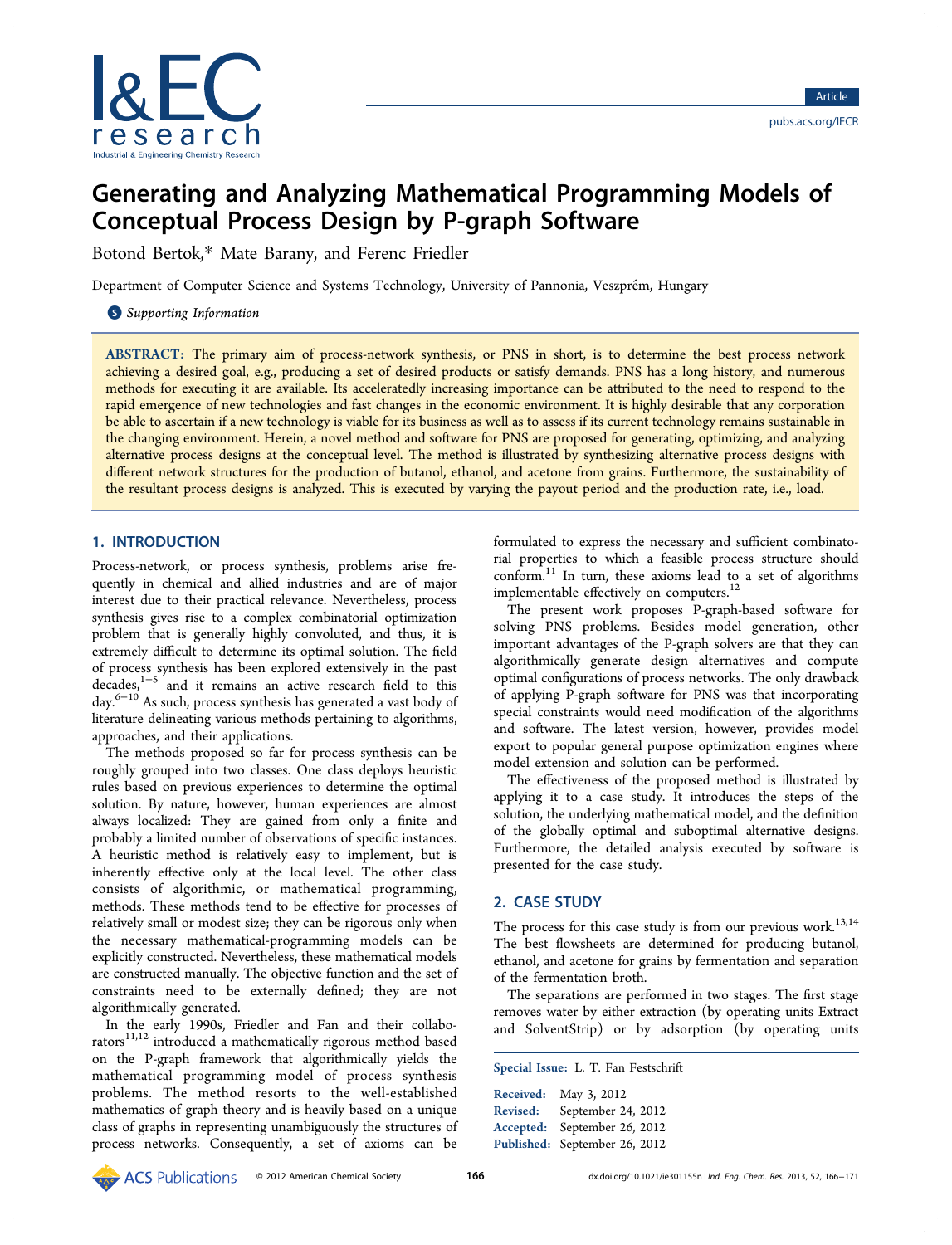#### Table 1. List of Material Streams

|                |                                   |         |         | composition $(\%)$ |         |               |
|----------------|-----------------------------------|---------|---------|--------------------|---------|---------------|
| ID             | description                       | acetone | ethanol | water              | butanol | ethyl-hexanol |
| F              | fermentation broth (raw material) | 0.606   | 0.220   | 97.686             | 1.488   |               |
| A              | acetone (product)                 | 100.000 |         |                    |         |               |
| E              | ethanol (product)                 |         | 100.000 |                    |         |               |
| B              | butanol (product)                 |         |         |                    | 100.000 |               |
| X              | ethyl-hexanol                     |         |         |                    |         | 100.000       |
| $_{\rm II}$    | intermediate                      | 14.667  | 4.000   | 46.667             | 34.667  |               |
| I2             | intermediate                      | 0.352   | 0.101   |                    | 1.309   | 98.239        |
| I3             | intermediate                      | 20.000  | 5.714   |                    | 74.286  |               |
| W1             | waste water                       |         | 0.057   | 99.885             | 0.057   |               |
| W <sub>2</sub> | waste water                       | 0.225   | 0.112   | 99.607             | 0.056   |               |
| W <sub>3</sub> | waste water                       | 10.000  | 2.500   | 87.500             |         |               |
|                |                                   |         |         |                    |         |               |

GasStrip and Adsorp). The second stage separates butanol, ethanol, and acetone by one of the two different configurations of distillation columns (Distill1 or Distill2). The details of the problem are given in Tables 1, 2, and 3.

#### Table 2. List of Operating Units

| name                  | description            |
|-----------------------|------------------------|
| GasStrip              | gas stripping unit     |
| Extract               | extracting unit        |
| SolventStrip          | solvent stripping unit |
| Adsorp                | adsorbing unit         |
| Distill1              | distilling unit        |
| Distil <sub>1</sub> 2 | distilling unit        |
|                       |                        |

The aim of process synthesis is to determine if the adsorption is economically viable for various payback periods and also if the risk of potentially decreasing demands resulting in partial load operation entails an alternative design. Since the proposed algorithm and software result in the ranked list of the best networks, the robustness of the design alternatives are highlighted as well.

## 3. METHOD

The P-graph framework involves a series of steps from the formal definition of a process synthesis problem, through the creation of the mathematical model, to the generation of

|  |  |  |  | Table 3. Table of Operating Units |  |
|--|--|--|--|-----------------------------------|--|
|--|--|--|--|-----------------------------------|--|

structurally alternative solutions. Each of the steps is algorithmic and computer-aided; see Figure 1.

At the outset, the set of candidate operating units needs to be given by their input and output materials[,](#page-2-0) as well as their capacities, i.e., the flow rates of their inlet and outlet streams. The upper bound on the availability of the raw materials and the lower bound on the required amount of desired products can be defined as well. For each intermediate material or byproduct stream, the gross production must be non-negative, i.e., at least the amount consumed must be produced.

In process synthesis, the best network structures are constructed by interconnecting subsets of the operating units defined in the problem. For the best structures, the optimal load of the operating units is computed as well besides the set of operating units incorporated. Variable  $x_i$  is assigned to each candidate operating unit  $o_i$  expressing its load. In the solution of the optimization  $x_i = 1$  signifies full load,  $0 < x_i < 1$  signifies partial load, and  $x_i = 0$  signifies exclusion of operating unit  $o_i$ from the flowsheet. It is assumed that the flow rates of the inlet and outlet streams increase and decrease proportionally to the load; see Figure 2. All the information can be defined graphically by software PNS Draw or in tabular form by PNS Studio.<sup>15</sup>

The P-graph re[p](#page-3-0)resentation expresses the structural or combi[nat](#page-4-0)orial properties of a PNS problem and resultant structures unambiguously. For instance, if an operating unit has multiple inlet streams, each of the streams needs to be provided for the operation of the unit, which is a logical AND constraint. If a material can be produced by two or more operating units,

| name         | inlet streams $\lceil \text{kg/h} \rceil$ | outlet streams $\lceil \text{kg/h} \rceil$ | investment cost [US\$] | operating cost [US\$/year] |
|--------------|-------------------------------------------|--------------------------------------------|------------------------|----------------------------|
| GasStrip     | F(744150)                                 | W1 (713 400)                               | 2 180 000              | 871 000                    |
|              |                                           | 11(30750)                                  |                        |                            |
| Extract      | F(744150)                                 | W <sub>2</sub> (729 800)                   | 1 189 000              | 5 2 3 1 0 0 0              |
|              | X (800 320)                               | I2 (814 670)                               |                        |                            |
| SolventStrip | I2(814670)                                | X(800320)                                  | 1914000                | 864 000                    |
|              |                                           | 13(14350)                                  |                        |                            |
| Adsorp       | 11(30750)                                 | 13(14350)                                  | 3 806 000              | 132 000                    |
|              |                                           | W3 (16 400)                                |                        |                            |
| Distill1     | 13(14350)                                 | A(2870)                                    | 3 124 000              | 1 246 000                  |
|              |                                           | E(820)                                     |                        |                            |
|              |                                           | B(10660)                                   |                        |                            |
| Distill2     | 13(14350)                                 | A(2870)                                    | 4 1 5 6 0 0 0          | 1658000                    |
|              |                                           | E(820)                                     |                        |                            |
|              |                                           | B(10660)                                   |                        |                            |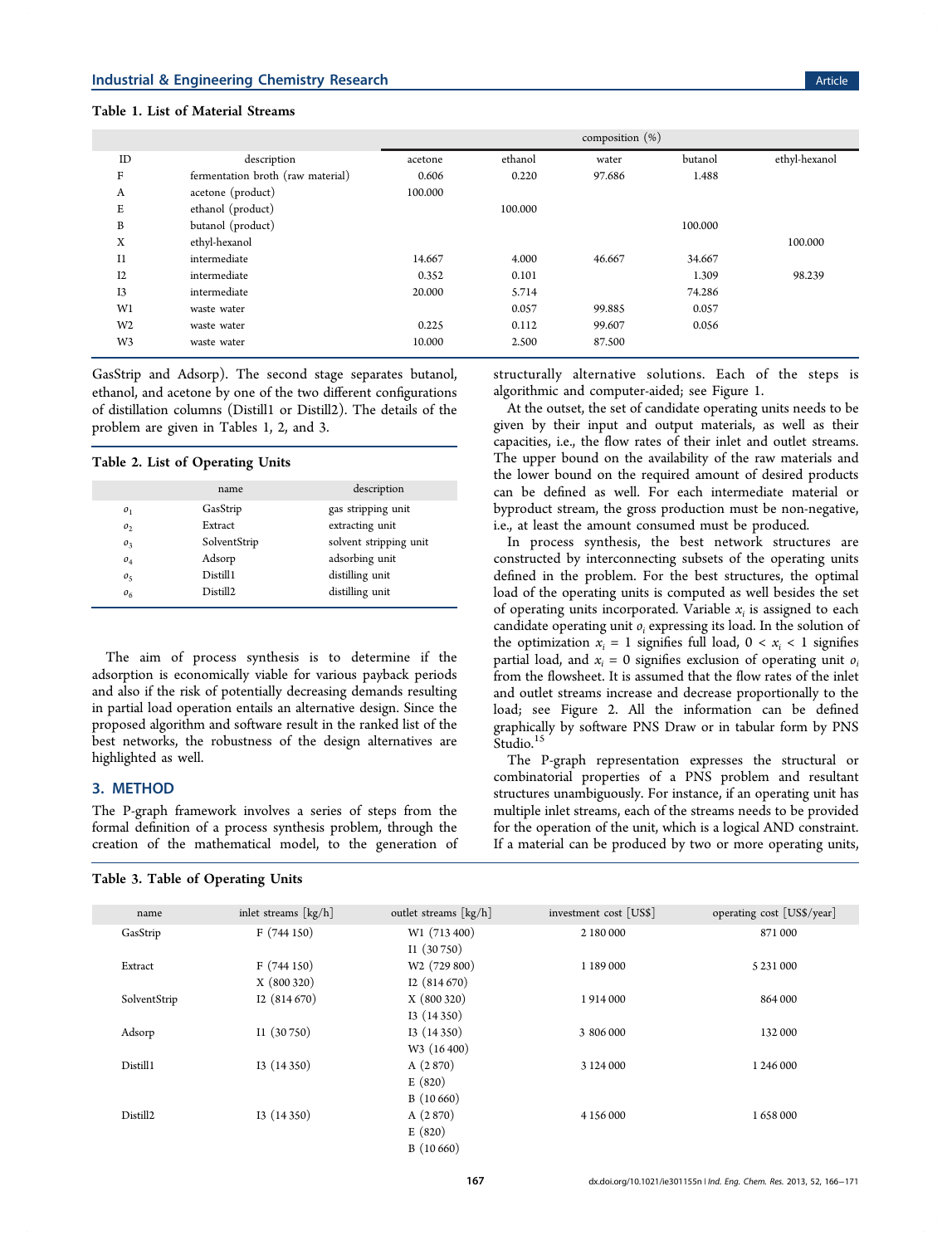<span id="page-2-0"></span>

Figure 1. [Software for process synthesis: \(a\) PNS Draw, \(b\) PNS Studio, \(c\) Report in MS Excel, and \(d\) mathematical model in IBM IL](http://pubs.acs.org/action/showImage?doi=10.1021/ie301155n&iName=master.img-000.jpg&w=478&h=426)OG CPLEX.

then any combination of them can be sufficient for the production of the material, which is a logical OR condition.<sup>11</sup>

The above-mentioned constraints and graphical representation lead formally to the inherent properties of the proc[ess](#page-4-0) structures.<sup>11</sup> Algorithm MSG (Maximal Structure Generator) yields a rigorous superstructure by eliminating exactly those materials [an](#page-4-0)d operating units which cannot belong to any combinatorially feasible structure.<sup>16</sup> Algorithm  $SSG<sup>17</sup>$  (Solution Structure Generator) generates each combinatorially feasible structure exactly once. The e[lim](#page-4-0)ination of o[ne](#page-5-0) or more materials or operating units from the sets defined in the synthesis problem by algorithm MSG in practice implies that the input is incomplete or inconsistent. Executing algorithm MSG in PNS Studio renders it possible to verify whether the input is entered correctly. Note that typically no algorithmic support is available for general purpose mathematical modeling tools to ascertain if part of the model will never be required in the solution. Figure 2 depicts the maximal structure generated by algorithm MSG for the case study; it contains each operating unit defined in the [pr](#page-3-0)oblem.

For determining the best structures and the optimal loads of the operating units, algorithm ABB is executed in PNS Studio.<sup>18</sup> The objective is to minimize the overall annual cost of the process. The overall cost is the sum of the costs of the operati[ng](#page-5-0) units and the prices of the raw materials. The annual cost of an operating unit is the sum of its operating cost and annualized investment cost. For each operating unit PNS studio considers a linear function with a fixed charge expressing both the expanses arising regardless the volume of the activity and the increase in cost proportional to the growth of mass load; see Figure 3.

The mathematical optimization model<sup>19</sup> can be exported from the P[N](#page-3-0)S Studio to a mathematical modeling environment, e.g., IBM ILOG CPLEX. Editing the opti[miz](#page-5-0)ation model itself enables the incorporation of special constraints undefined in the PNS problem and to obtain the optimal solution by the solver in the modeling environment.

Algorithm ABB has a major advantage compared to general purpose solvers. It provides not only the globally optimal, but also the n-best suboptimal structures or flowsheets. The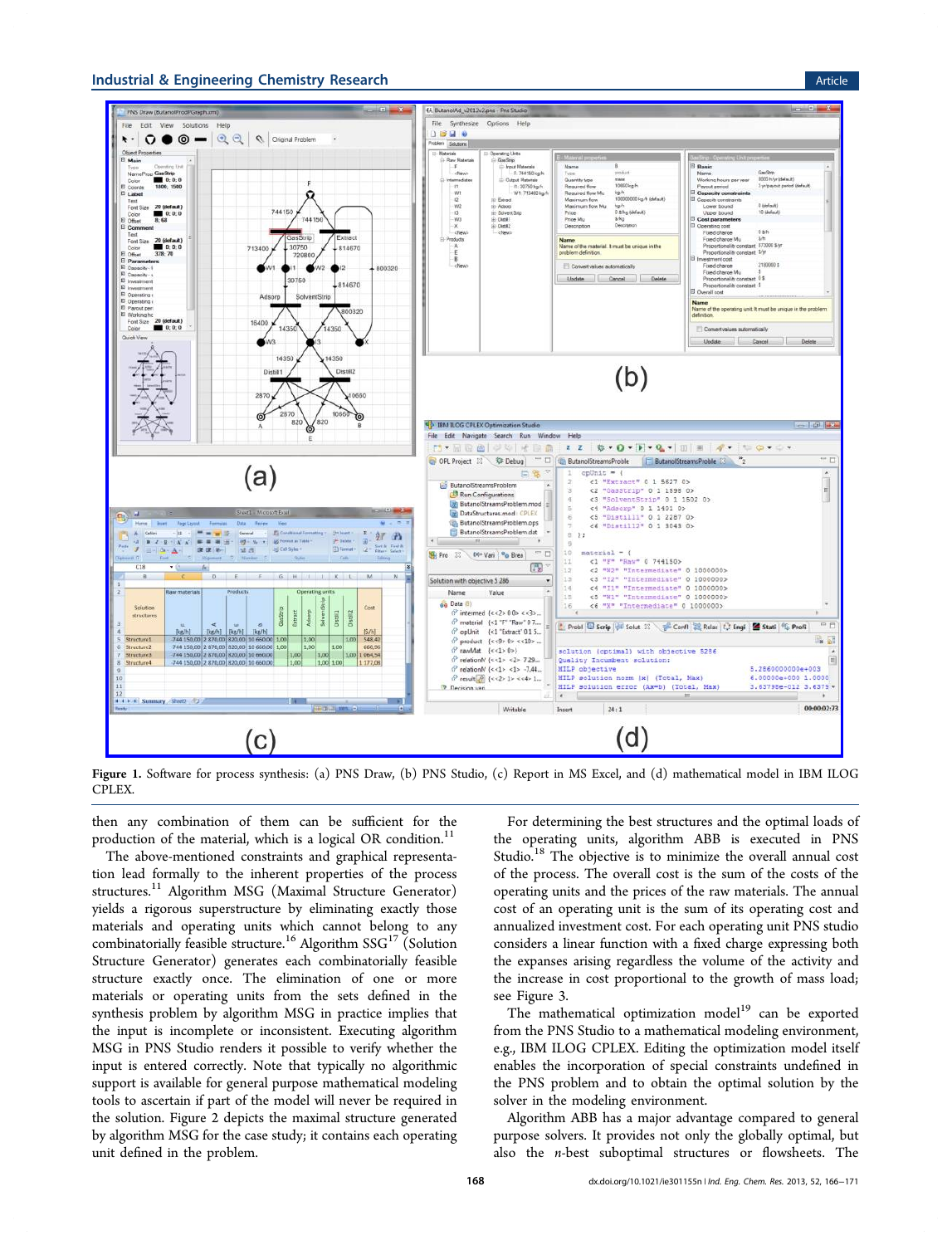<span id="page-3-0"></span>

Figure 2. [Maximal structure for the case study.](http://pubs.acs.org/action/showImage?doi=10.1021/ie301155n&iName=master.img-001.png&w=203&h=297)



Figure 3. [Cost function for an operating unit.](http://pubs.acs.org/action/showImage?doi=10.1021/ie301155n&iName=master.img-002.jpg&w=226&h=137)

number  $n$  is given by the user prior to executing algorithm ABB. A structure is defined to be suboptimal if it does not involve a better substructure. For the structures generated by algorithm ABB in PNS Studio, a detailed report can be exported to Microsoft Excel. Note that for a general mathematical model, it is difficult to define the second best solution.

In rapidly varying economic and technological environments, the robustness of a structure or flowsheet is more important than its optimality under a set of fixed conditions. This implies that generating and analyzing alternative structures are essential for conceptual process design.

For facilitating the implementation of the method, a series of appendices is provided in the Supporting Information: Appendix A: Combinatorial model of PNS, Appendix B: Parametric model of PNS, and App[endix C: The MILP mode](#page-4-0)l of PNS.

# 4. SOFTWARE FRAMEWORK

The software implementations of algorithms MSG, SSG, and ABB are freely available on the Web site www.p-graph.com with additional software tools for solving synthesis problems. This section introduces two software that [can be used to de](www.p-graph.com)fine, model, and solve synthesis problems via the P-graph framework.

4.1. PNS Draw. The P-graph framework has the advantage over ordinary MILP models that it is based on an unambiguous graph representation and therefore it is more expressive; it helps to understand the structure of the problem more than an ordinary MILP model. This is exploited by the software PNS Draw.

PNS Draw is a modeling tool used to define synthesis problems graphically. First, the structure of the process has to be drawn and then the appropriate parameters and properties of the operating units (e.g., name, fix cost, proportional cost) and materials (e.g., name, type, required flow) can be given. The flow rates between materials and operating units can be set on the edges; by default, it is set to be 1. PNS Draw automatically ensures that an operating unit can be only connected to a material and vice versa, i.e., it does not allow to connect operating units to operating units or materials to materials. Note, that cost parameters are optional and not required parameters; it is possible to create models where only the structure of the process is of interest.

Models created in PNS Draw can be exported either to .xml format or to .png and .svg image formats. The former can be fed to PNS Studio for further modeling or calculations while the latter can be used for illustration purposes.

**4.2. PNS Studio.** PNS Studio is a software that implements algorithms MSG, SSG, and ABB, and therefore, it is primarily used as a solver for process synthesis problems. Furthermore, it is also capable of constructing process synthesis models.

As a modeling tool, it uses a "tree-view" that provides a clear overview of the actual problem under consideration and makes it possible to edit the properties of multiple materials and operating units in parallel. The handling of measurement units is aided with automated conversions.

As a solver, PNS Studio can generate the maximal structure, the combinatorial feasible structures, and the globally optimal and suboptimal solutions of the problem. In the latter case the objective can be either cost minimization or profit maximization. PNS Studio provides a double pane view of solutions to compare alternatives.

Models and initial structures created in PNS Drawn can be imported into PNS Studio where they can be further edited. It is also possible to export brief or more detailed reports from PNS Studio to Microsoft Excel.

# 5. RESULTS AND DISCUSSION

Two explorations have been performed by the method and software proposed in the current contribution to assess the robustness of the optimality of the best structures in a rapidly changing environment. Two sources of risk are taken into account. First, the annual costs and ranks of the best process structures are evaluated under various payout periods. Second, production costs by alternative flowsheets are assessed for different product demands.

The first exploration clarifies how the resultant optimal structures vary under different payout periods. Figure 4 shows the annual cost of the globally optimal and suboptimal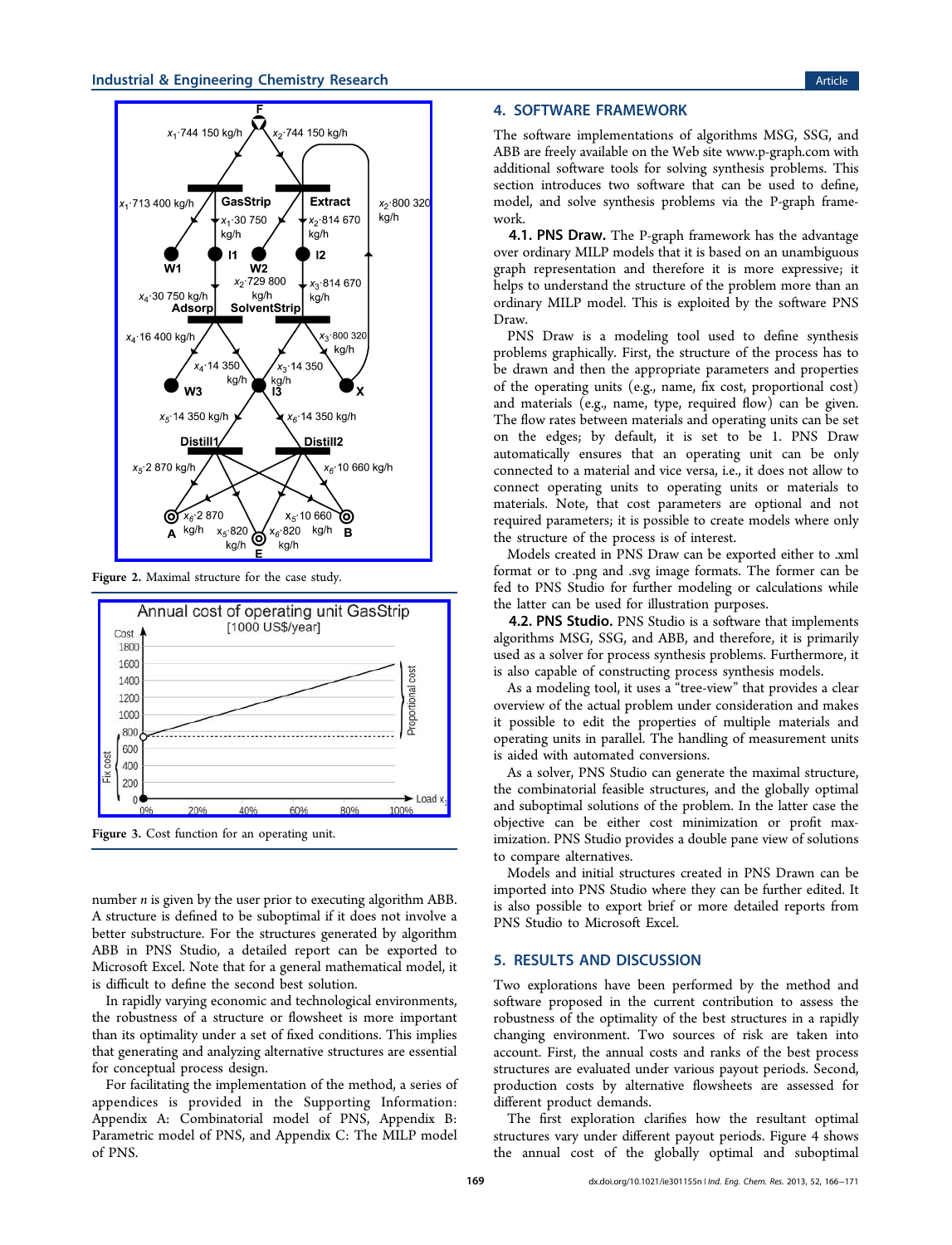<span id="page-4-0"></span>

Figure 4. [Annual cost of alternative structures as a function of the](http://pubs.acs.org/action/showImage?doi=10.1021/ie301155n&iName=master.img-003.jpg&w=239&h=143) payout period.

structures as a function of the payout period. This figure is depicted by Microsoft Excel from the report on the globally optimal and three suboptimal structures for the case study computed via PNS Studio. The analysis highlights that the ranking of the structures changes appreciably depending on the payout period. Nevertheless, it remains invariant for a wide range of values.

For the second exploration, it is presumed that the investment costs of the operating units of given capacities are fixed, while their operating costs are proportional to the mass load. Figure 5 illustrates the changes in the production costs of



Figure 5. [Production cost at partial load by alternative structures.](http://pubs.acs.org/action/showImage?doi=10.1021/ie301155n&iName=master.img-004.jpg&w=239&h=122)

different flowsheets as a function of the mass load of the process. This figure is also depicted by Microsoft Excel from the report on the globally optimal and three additional suboptimal structures for the case study computed in PNS Studio. As can be seen, not only the per kg production cost but also the order of the best structures may vary substantially depending on the load of the process.

## 6. CONCLUSION

The P-graph framework, implemented in software PNS Draw and PNS Studio, provides us a mathematically rigorous approach for formulating and solving process synthesis problems, as well as of analyzing the resultant flowsheets with the aid of the built-in optimizer, in MS Excel, or even in IBM ILOG CPLEX. Algorithm MSG (Maximal Structure Generation) can verify if a problem is entered without the loss of essential interconnections among the candidate operating units and related material streams. The best structures computed by algorithm ABB render it possible to select the most appropriate

flowsheet under various scenarios representing expected or unexpected situations.

## ■ ASSOCIATED CONTENT

## **6** Supporting Information

Appendix A: Combinatorial model of PNS; Appendix B: Parametric model of PNS; Appendix C: The MILP model of PNS; Appendix D: Software framework; and Appendix E: Detailed data on the Case Study. This material is available free of charge via the Internet at http://pubs.acs.org/.

#### ■ AUTHOR INFORMATI[ON](http://pubs.acs.org/)

#### Corresponding Author

\*E-mail: bertok@dcs.uni-pannon.hu. Phone: +36 88 624 613. Fax: +36 88 428 275.

### Notes

The auth[ors](mailto:bertok@dcs.uni-pannon.hu) [declare](mailto:bertok@dcs.uni-pannon.hu) [no](mailto:bertok@dcs.uni-pannon.hu) [competing](mailto:bertok@dcs.uni-pannon.hu) financial interest.

## ■ ACKNOWLEDGMENTS

We acknowledge the guidance received from Professor L. T. Fan during the entire course of this work.

#### ■ REFERENCES

(1) Grossmann, I. Mixed-integer programming approach for the synthesis of integrated process flowsheets. Comput. Chem. Eng. 1985, 9, 463.

(2) Grossmann, I.; Daichendt, M. New trends in optimization-based approaches to process synthesis. Comput. Chem. Eng. 1996, 20, 665.

(3) Nishida, N.; Stephanopoulos, G.; Westerberg, A. A review of process synthesis. AIChE J. 1981, 27, 321.

(4) Siirola, J.; Rudd, D. Computer-Aided Synthesis of Chemical Process Designs. From Reaction Path Data to the Process Task Network. Ind. Eng. Chem. Fundam. 1971, 10, 353.

(5) Westerberg, A. Synthesis in engineering design. Comput. Chem. Eng. 1989, 13, 365.

(6) Angira, R.; Babu, B. Optimization of process synthesis and design problems: A modified differential evolution approach. Chem. Eng. Sci. 2006, 61, 4707.

(7) Domnguez, L.; Pistikopoulos, E. Process Synthesis under Uncertainity via Multi-parametric Programming. Comput.-Aided Chem. Eng. 2010, 28, 1123.

(8) Kravanja, Z. Mathematical Programming Approach to Sustainable System Synthesis. Chem. Eng. Trans. 2010, 21, 481.

(9) Li, X.; Kraslawski, A. Conceptual process synthesis: past and current trends. Chem. Eng. Process. 2004, 43, 583.

(10) Urselmann, M.; Barkmann, S.; Sand, G.; Engell, S. A Memetic Algorithm for Global Optimization in Chemical Process Synthesis Problems. IEEE Trans. Evolut. Comput. 2011, 15, 659.

(11) Friedler, F.; Tarjan, K.; Huang, Y.; Fan, L. Graph-theoretic approach to process synthesis: Axioms and theorems. Chem. Eng. Sci. 1992, 47, 1973.

(12) Friedler, F.; Tarjan, K.; Huang, Y.; Fan, L. Combinatorial algorithms for process synthesis. Comput. Chem. Eng. 1992, 16, S313.

(13) Liu, J.; Fan, L.; Seib, P.; Friedler, F.; Bertok, B. Downstream Process Synthesis for Biochemical Production of Butanol, Ethanol, and Acetone from Grains: Generation of Optimal and Near-Optimal Flowsheets with Conventional Operating Units. Biotechnol. Prog. 2004, 20, 1518.

(14) Liu, J.; Fan, L.; Seib, P.; Friedler, F.; Bertok, B. Holistic approach to process retrofitting: Application to downstream process for biochemical production of organics. Ind. Eng. Chem. Res. 2006, 45, 4200.

(15) http://www.p-graph.com.

(16) Friedler, F.; Tarjan, K.; Huang, Y.; Fan, L. Graph-theoretic approach to process synthesis: Polynomial algorithm for maximal struct[ure generation.](http://www.p-graph.com) Comput. Chem. Eng. 1993, 17, 929.